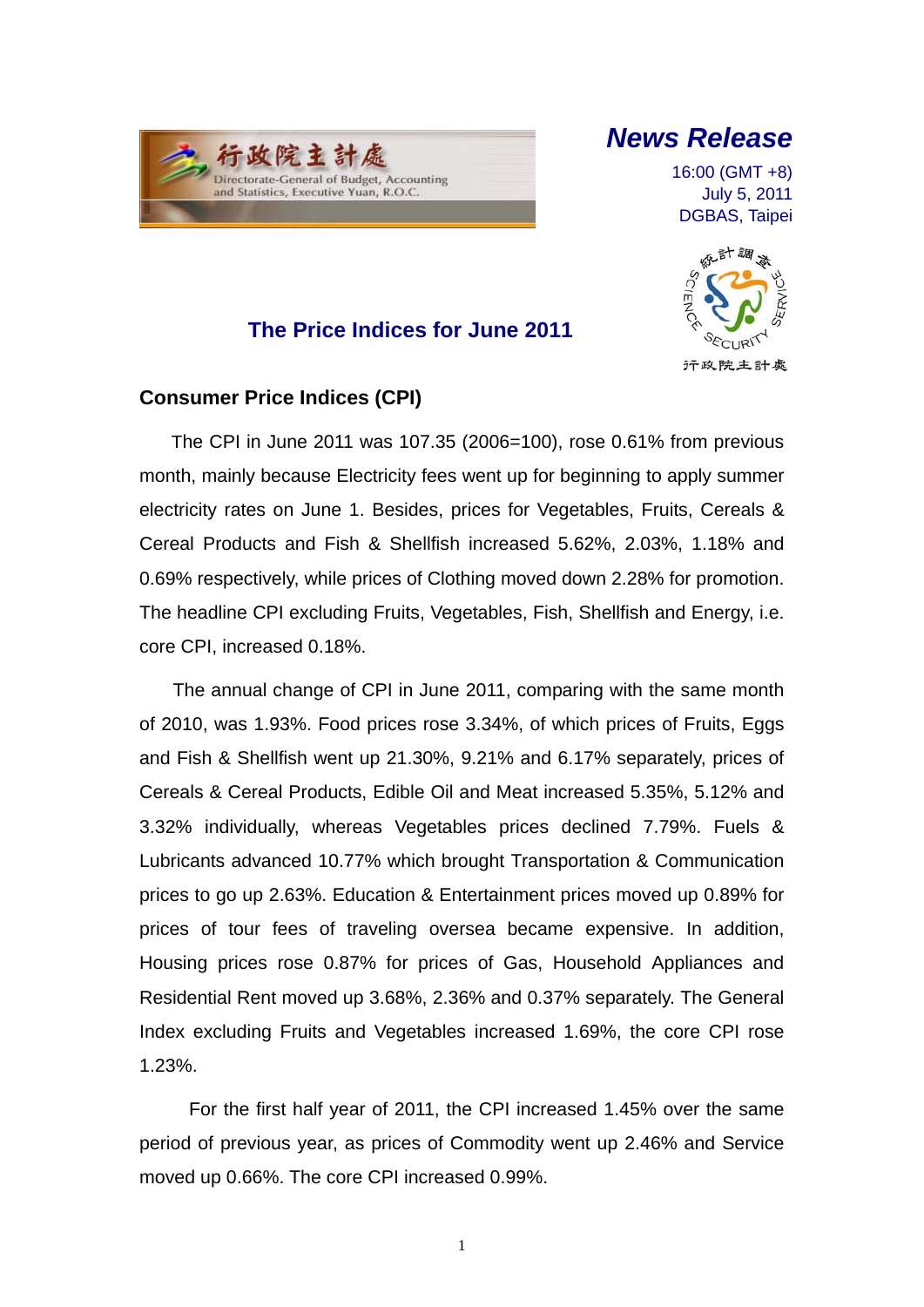

#### **CPI for Households in Different Disposable Income Groups**

In June 2011, the CPI for Lowest 20% Disposable Income Group went up 1.90% comparing with the same month of 2010, CPI for Middle 60% Disposable Income Group and CPI for Highest 20% Disposable Income Group advanced 1.93% and 1.89% respectively.

#### **Wholesale Price Indices (WPI)**

The WPI in June 2011 decreased 0.09% from previous month, mainly because prices of Fishery Products, Petroleum & Coal Products and Chemical Material went down 6.06%, 1.89% and 1.25% separately. Domestic Sales Excluding Imports and Exports prices declined 0.22% and 0.11% respectively, while Imports prices moved up 0.07%.

The annual change of WPI in June 2011, comparing with the same month of 2010, was 3.94%. Mainly because prices of Crude Petroleum & Natural Gas, Petroleum & Coal Products, Chemical Material and Basic Metal went up 30.49%, 22.00%, 16.42% and 6.24% respectively, whereas prices of Electronic Parts & Components decreased 10.45%. Domestic Sales Excluding Imports and Imports prices rose 6.40% and 7.26% separately, while Exports prices moved down 1.89%.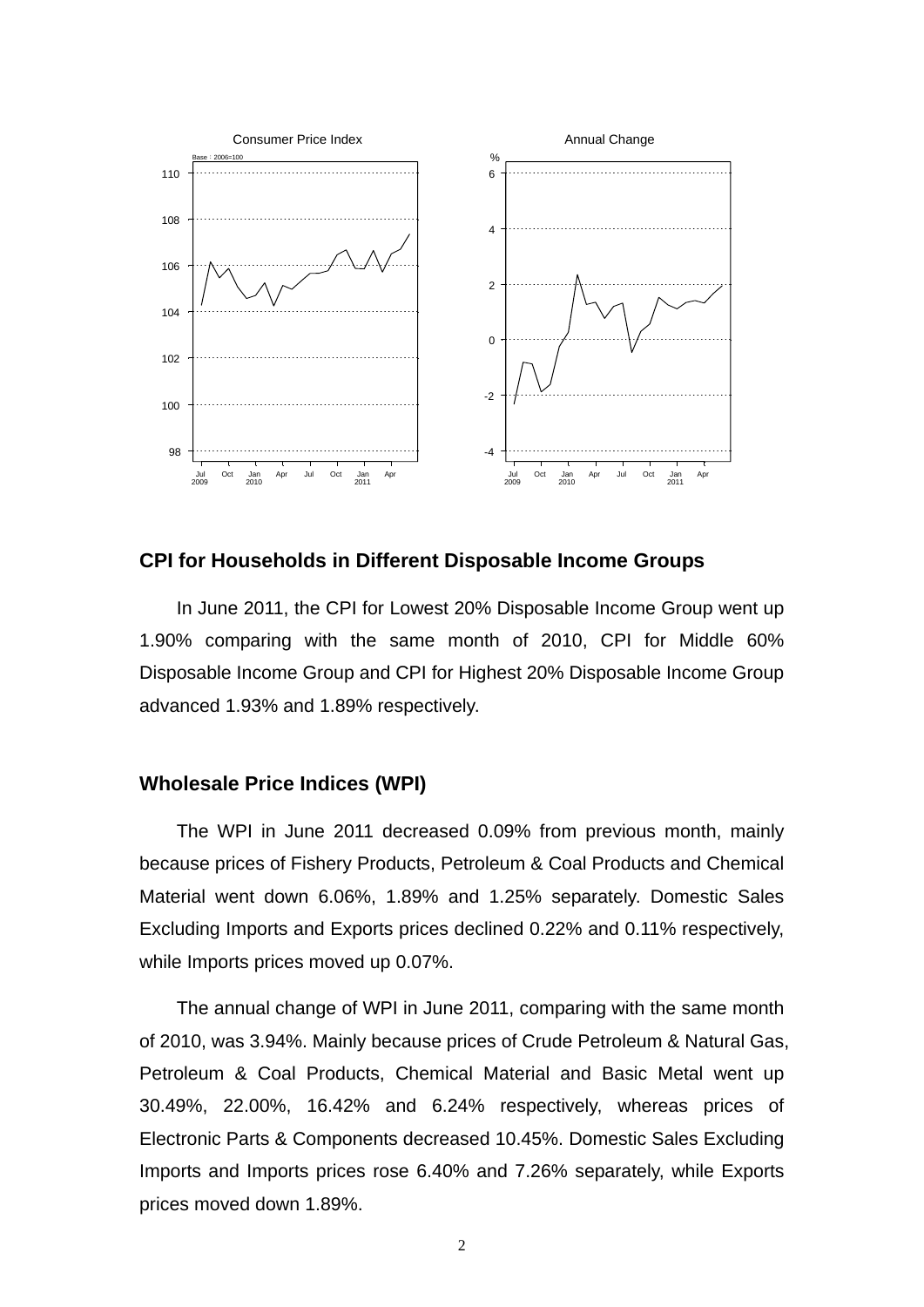For the first half year of 2011, the WPI increased 3.94% compared with the same period of previous year, of which the Import prices went up 7.03%, whereas Export prices moved down 1.21%.



### **Statistical Tables**

Table1 The Changes of Consumer Price Indices Table2 The Changes of Wholesale Price Indices Table3 The Changes of Import Price Indices Table4 The Changes of Export Price Indices

### **For Further Information:**

*Statistics Database:* http://eng.stat.gov.tw/ *DGBAS* news releases on the Internet: http://eng.dgbas.gov.tw/ *Tel:* +886-2-23803449; *Fax:* +886-2-23803465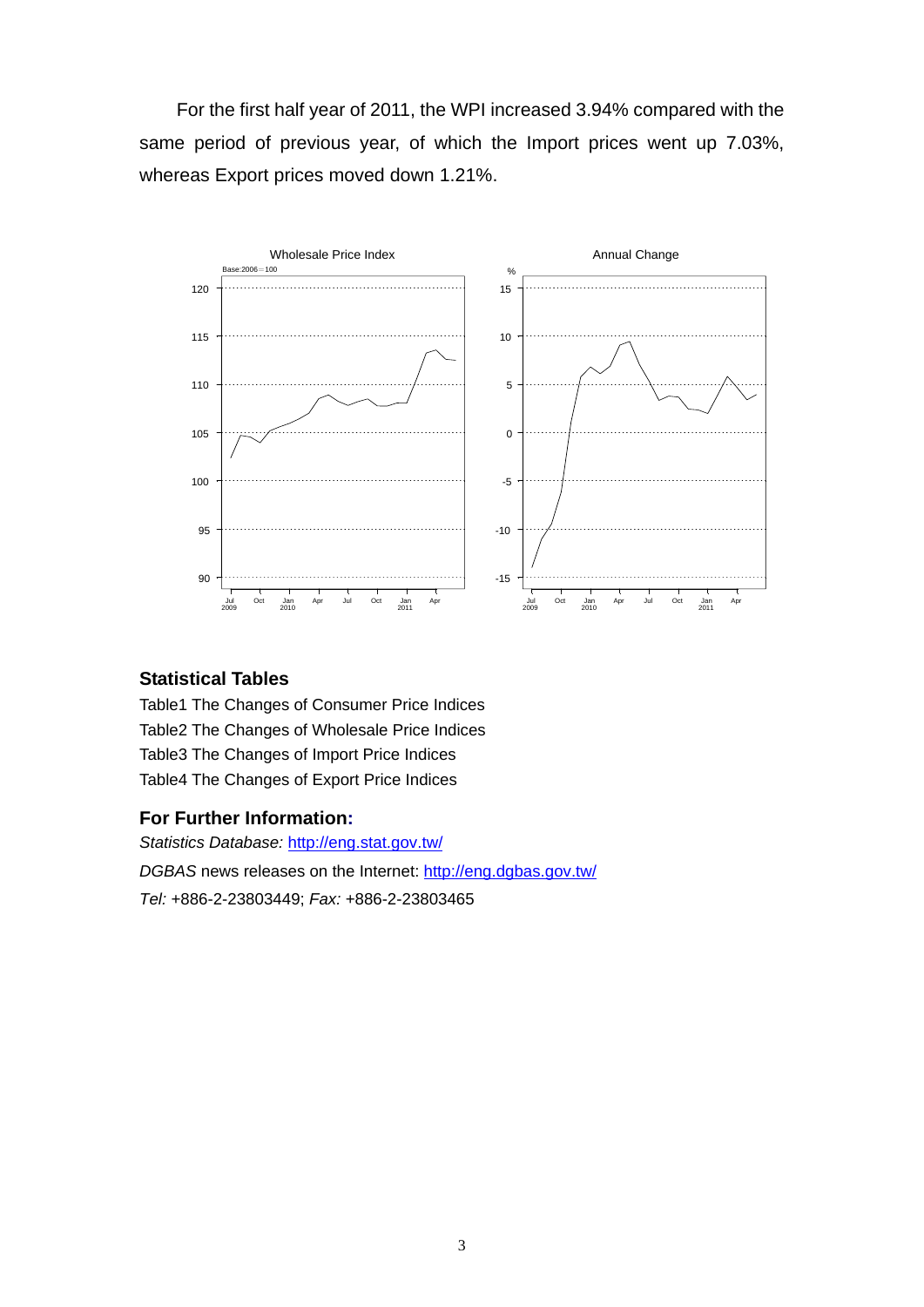## Table 1 The Changes of Consumer Price Indices

June 2011

|                                             | Weight   | Index of     | Compared | Compared    | The First Six    |
|---------------------------------------------|----------|--------------|----------|-------------|------------------|
|                                             | $(\%0)$  | June 2011    | with     | with the    | Months of 2011   |
|                                             |          | $(2006=100)$ | Previous | Same        | Compared with    |
| Groups                                      |          |              | Month    | Month of    | the Same Period  |
|                                             |          |              |          | Previous    | of Previous Year |
|                                             |          |              | $(\% )$  |             |                  |
|                                             |          |              |          | Year $(\%)$ | (% )             |
| General Index                               | 1,000.00 | 107.35       | 0.61     | 1.93        | 1.45             |
| <b>Basic Group</b>                          |          |              |          |             |                  |
| 1. Food                                     | 260.82   | 114.47       | 0.88     | 3.34        | 2.43             |
| Cereals & Cereal Products                   | 19.72    | 122.06       | 1.18     | 5.35        | 2.85             |
| Meat                                        | 23.08    | 124.31       | 0.03     | 3.32        | 4.22             |
| Eggs                                        | 2.00     | 118.38       | 1.07     | 9.21        | 1.69             |
| Fish & Shellfish                            | 16.71    | 141.84       | 0.69     | 6.17        | 7.69             |
| Vegetables                                  | 24.81    | 89.70        | 5.62     | $-7.79$     | $-4.19$          |
| Fruits                                      | 27.59    | 110.07       | 2.03     | 21.30       | 8.08             |
| Edible Oil                                  | 1.70     | 147.59       | 1.03     | 5.12        | 4.05             |
| 2. Clothing                                 | 41.72    | 112.01       | $-2.28$  | 2.82        | 2.32             |
| Garments                                    | 26.97    | 110.60       | $-3.56$  | 3.35        | 2.64             |
| 3. Housing                                  | 279.47   | 104.15       | 1.31     | 0.87        | 0.66             |
| <b>Residential Rent</b>                     | 185.40   | 100.93       | 0.02     | 0.37        | 0.32             |
| Maintenance & Repairs                       | 14.78    | 110.49       | 0.32     | 2.46        | 2.05             |
| Household Appliances                        | 27.89    | 107.00       | 0.05     | 2.36        | 1.77             |
| Water, Electricity & Gas Supply             | 36.87    | 117.61       | 7.94     | 1.55        | 0.69             |
| Gas                                         | 9.70     | 126.64       | 1.07     | 3.68        | 0.95             |
| 4. Transportation & Communication           | 140.42   | 104.81       | $-0.25$  | 2.63        | 1.90             |
| Fuels & Lubricants                          | 32.55    | 121.69       | $-0.60$  | 10.77       | 8.49             |
| <b>Communication Fee</b>                    | 31.77    | 91.14        | $-0.31$  | $-4.58$     | $-4.75$          |
| 5. Medicines & Medical Care                 | 47.41    | 109.70       | 0.21     | 2.24        | 1.74             |
| Medicines & Health Food                     | 10.62    | 131.77       | 0.65     | 7.04        | 6.74             |
| 6. Education & Entertainment                | 171.48   | 100.28       | 0.57     | 0.89        | 0.68             |
| <b>Educational Expense</b>                  | 111.25   | 98.27        | $-0.02$  | 0.06        | $-0.24$          |
| Entertainment Expense                       | 60.22    | 103.91       | 1.60     | 2.34        | 2.30             |
| 7. Miscellaneous                            | 58.68    | 111.34       | 0.81     | $0.80\,$    | 0.91             |
| Tobacco & Betelnut                          | 14.65    | 134.65       | $-0.06$  | 3.14        | 2.23             |
| Commodity and Service Groups                |          |              |          |             |                  |
| 1. Commodity                                | 437.11   | 111.48       | 0.87     | 3.34        | 2.46             |
| (Excluding Food)                            | 264.95   | 108.85       | 0.68     | 2.74        | 1.99             |
| Non-durable Consumer Goods                  | 299.12   | 116.63       | 1.51     | 4.21        | 3.27             |
| (Excluding Food)                            | 126.96   | 118.36       | 2.01     | 4.18        | 3.46             |
| Semi-durable Consumer Goods                 | 62.85    | 107.76       | $-1.53$  | 2.54        | 1.76             |
| <b>Durable Consumer Goods</b>               | 75.14    | 92.47        | 0.03     | $-0.16$     | $-0.84$          |
| 2. Service                                  | 562.89   | 103.92       | 0.41     | 0.81        | 0.66             |
| Food                                        | 88.66    | 112.67       | 0.37     | 1.61        | 1.06             |
| Housing                                     | 209.54   | 100.90       | 0.26     | 0.40        | 0.39             |
| Transportation & Communication              | 76.99    | 99.59        | $-0.09$  | $-0.57$     | $-0.82$          |
| <b>Medical Care</b>                         | 33.02    | 103.72       | 0.00     | 0.55        | 0.07             |
| Education & Entertainment                   | 129.64   | 106.69       | 0.70     | 1.81        | 1.84             |
| Miscellaneous                               | 23.83    | 99.63        | 2.38     | $-0.01$     | 0.20             |
| Special Groups                              |          |              |          |             |                  |
| General Index Excluding Fruits & Vegetables | 947.60   | 107.72       | 0.47     | 1.69        | 1.39             |
| General Index Excluding Food                | 739.18   | 104.74       | 0.51     | 1.40        | 1.09             |
| General Index Excluding Fruits, Vegetables, | 866.64   | 106.10       | 0.18     | 1.23        | 0.99             |
| Fish, Shellfish & Energy                    |          |              |          |             |                  |

Note: 1.includes nannies, housecleaning expenses and services paid for keeping household running efficiently.

2.All data are subject to revision 3 months after original publication due to late reports and corrections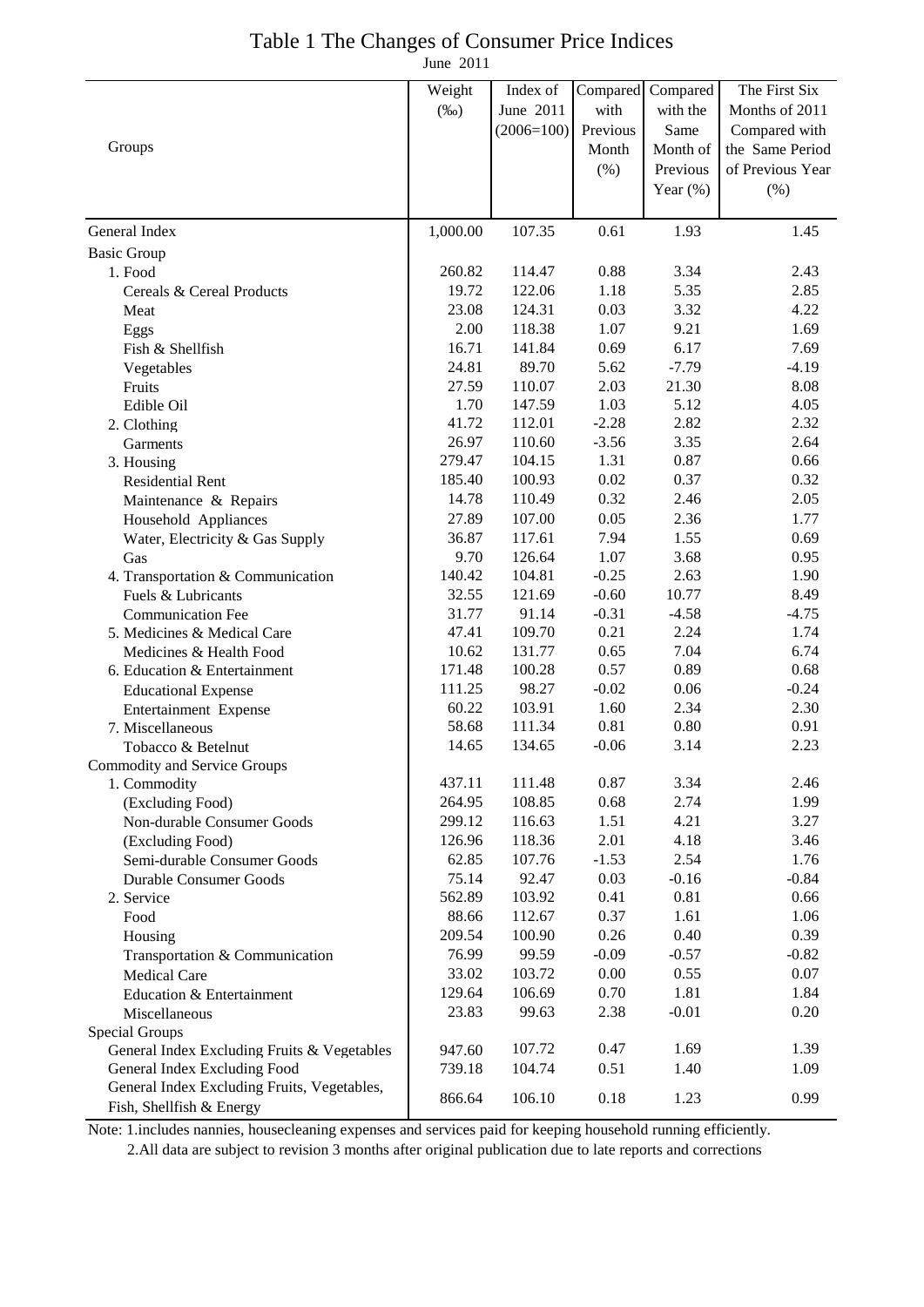## Table 2 The Changes of Wholesale Price Indices

June 2011

| Groups                                           | Weight   | Index of June | Compared | Compared    | The First Six    |
|--------------------------------------------------|----------|---------------|----------|-------------|------------------|
|                                                  | $(\%0)$  | 2011          | with     | with the    | Months of 2011   |
|                                                  |          | $(2006=100)$  | Previous | Same        | Compared with    |
|                                                  |          |               | Month    | Month of    | the Same Period  |
|                                                  |          |               | (% )     | Previous    | of Previous Year |
|                                                  |          |               |          | Year $(\%)$ | (% )             |
| General Index                                    | 1,000.00 | 112.48        | $-0.09$  | 3.94        | 3.94             |
| <b>Domestic Sales Excluding Imports</b>          | 307.86   | 118.94        | $-0.22$  | 6.40        | 5.94             |
| Imports                                          | 327.09   | 122.90        | 0.07     | 7.26        | 7.03             |
| Exports                                          | 365.05   | 96.03         | $-0.11$  | $-1.89$     | $-1.21$          |
| <b>Basic Group</b>                               |          |               |          |             |                  |
| 1. Agriculture, Forestry, Fishing & Animal       |          |               |          |             |                  |
| <b>Husbandry Products</b>                        | 27.15    | 146.46        | $-1.38$  | 13.06       | 10.25            |
| (1) Farm Products                                | 12.87    | 135.56        | 1.01     | 16.97       | 12.15            |
| (2) Poultry & Livestock Products                 | 6.60     | 139.48        | 0.70     | 4.21        | 5.18             |
| (3) Forest Products                              | 0.41     | 122.59        | 0.31     | 5.66        | 3.44             |
| (4) Fishery Products                             | 7.27     | 171.25        | $-6.06$  | 14.95       | 11.98            |
| 2. Quarrying & Mineral Products                  | 57.59    | 166.20        | 0.11     | 26.54       | 24.72            |
| (1) Crude Petroleum & Natural Gas                | 45.78    | 158.02        | $-0.33$  | 30.49       | 24.48            |
| (2) Sand, Stone & Clay Quarrying                 | 2.56     | 101.53        | 0.39     | $-2.28$     | $-5.29$          |
| (3) Other Mineral Products                       | 9.25     | 228.70        | 1.59     | 18.81       | 30.70            |
| 3. Manufacturing Products                        | 890.99   | 106.57        | $-0.26$  | 1.79        | 2.08             |
| $(1)$ Foods                                      | 18.50    | 133.39        | $-0.37$  | 7.34        | 6.62             |
| (2) Beverages                                    | 5.34     | 102.51        | $-0.11$  | $-0.81$     | $-1.30$          |
| (3) Tobaccos                                     | 2.49     | 119.48        | 0.03     | 2.09        | 2.33             |
| (4) Textile Products                             | 21.67    | 131.53        | $-1.26$  | 13.68       | 19.28            |
| (5) Wearing Apparel & Clothing Accessories       | 4.65     | 100.29        | 0.02     | 1.85        | 0.74             |
| (6) Leather, Fur & Related Products              | 4.97     | 111.41        | 1.77     | $-1.13$     | 0.25             |
| (7) Wood & Bamboo Products                       | 2.15     | 115.80        | 1.36     | $-2.65$     | 0.19             |
| (8) Pulp, Paper, Paper Products & Printed Matter | 15.11    | 121.74        | $-0.15$  | $-0.65$     | 1.23             |
| (9) Petroleum & Coal Products                    | 54.63    | 143.51        | $-1.89$  | 22.00       | 17.17            |
| (10)Chemical Material                            | 91.92    | 132.61        | $-1.25$  | 16.42       | 14.64            |
| (11) Chemical Products & Medical Goods           | 28.00    | 110.58        | 0.65     | 1.20        | 1.62             |
| (12) Rubber & Plastic Products                   | 22.42    | 115.89        | 0.01     | 1.99        | 2.01             |
| (13) Non-metallic Mineral Products               | 13.93    | 106.47        | 0.41     | $-0.60$     | $-1.09$          |
| $(14)$ Basic Metal                               | 84.77    | 126.14        | $-0.46$  | 6.24        | 7.76             |
| (15) Fabricated Metal Products                   | 42.26    | 113.88        | $-0.70$  | $-0.60$     | 2.17             |
| (16) Electronic Parts & Components               | 261.17   | 73.19         | 0.27     | $-10.45$    | $-9.41$          |
| (17) Computer, Electronic & Optical Products     | 64.22    | 74.89         | 0.97     | $-8.76$     | $-8.78$          |
| (18) Electrical Equipment                        | 34.70    | 109.72        | $-0.30$  | 2.35        | 2.46             |
| $(19)$ Machinery & Equipment                     | 67.61    | 110.33        | 0.74     | $-0.47$     | $-0.39$          |
| (20) Transport Equipment & Parts                 | 34.78    | 108.32        | 0.15     | 0.71        | 1.04             |
| (21) Furniture & Fixtures                        | 5.20     | 106.27        | 0.05     | $-2.86$     | $-1.22$          |
| (22) Miscellaneous Products                      | 10.51    | 109.19        | 0.42     | 0.62        | 1.58             |
| 4. Water Supply, Electricity & Gas               | 24.28    | 133.49        | 6.25     | 0.92        | 0.54             |
| By Stage of Processing                           |          |               |          |             |                  |
| 1.Raw Materials                                  | 138.48   | 158.59        | $-0.71$  | 21.36       | 19.15            |
| 2. Intermediate Materials                        | 356.29   | 113.59        | 0.01     | 2.35        | 2.87             |
| 3. Finished Goods                                | 140.17   | 110.94        | 0.58     | 1.95        | 1.36             |
| (1) Capital Goods                                | 53.38    | 107.47        | 0.99     | $-0.50$     | $-0.50$          |
| (2) Consumer Goods                               | 86.79    | 112.58        | 0.34     | 3.45        | 2.49             |
| Special Groups                                   |          |               |          |             |                  |
| <b>Domestic Sales</b>                            | 634.95   | 120.71        | $-0.07$  | 6.84        | 6.50             |
| <b>Domestic Products</b>                         | 672.91   | 107.32        | $-0.18$  | 2.18        | 2.31             |
| Non-Heavy Chemical Industrial Products           | 166.01   | 115.75        | $-0.12$  | 2.84        | 4.05             |
| Heavy Chemical Industrial Products               | 724.98   | 104.50        | $-0.30$  | 1.52        | 1.58             |

Note: All data are subject to revision 3 months after original publication due to late reports and corrections by respondents.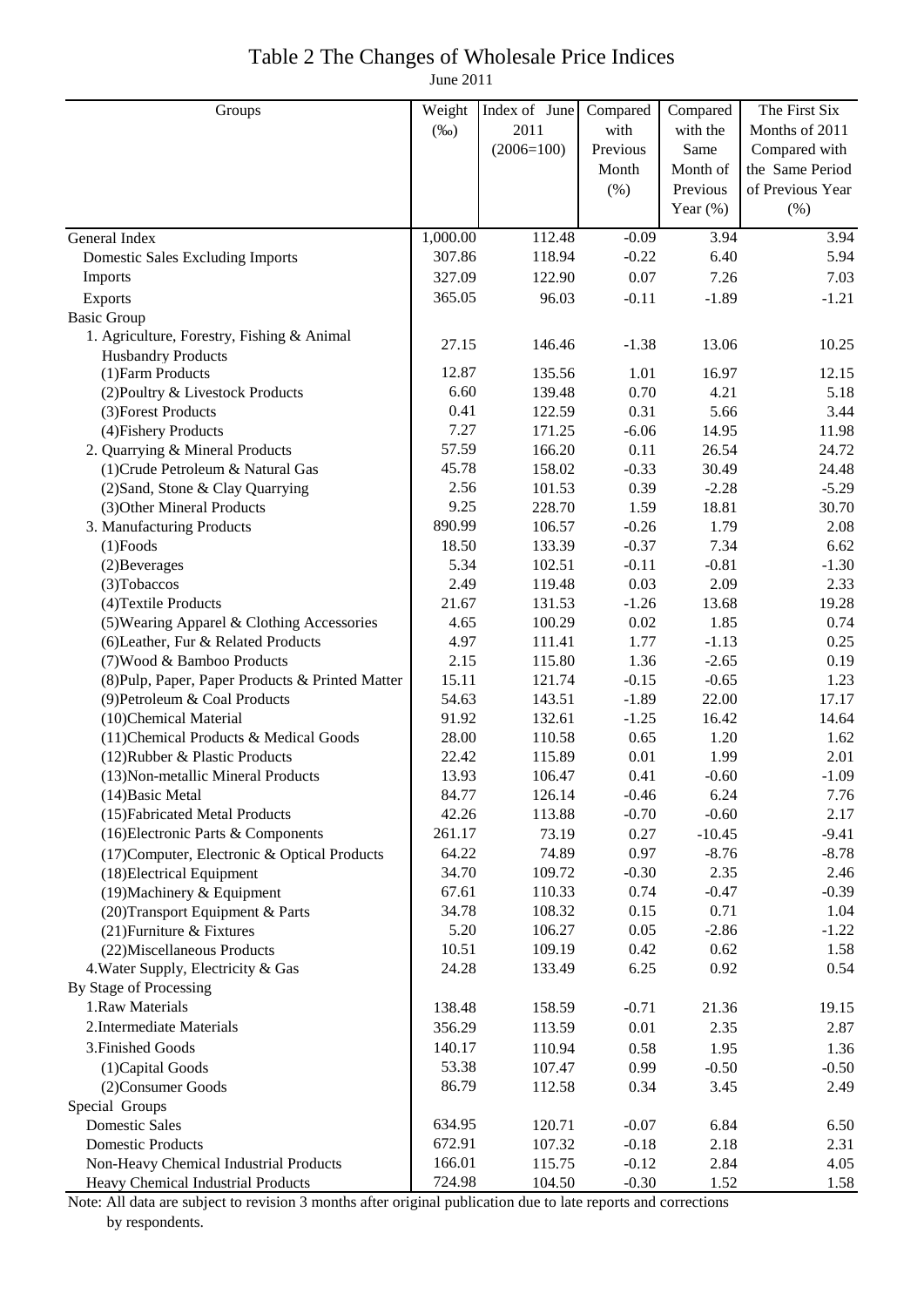# Table 3 The Changes of Import Price Indices

June 2011

| Groups                                                         | Weight<br>$(\%0)$ | Index of<br>June 2011<br>$(2006=100)$ | Compared<br>with<br>Previous<br>Month<br>(% ) | Compared<br>with the<br>Same<br>Month of<br>Previous<br>Year $(\%)$ | The First Six<br>Months of<br>2011<br>Compared<br>with the<br>Same Period<br>of Previous<br>Year $(\%)$ |
|----------------------------------------------------------------|-------------------|---------------------------------------|-----------------------------------------------|---------------------------------------------------------------------|---------------------------------------------------------------------------------------------------------|
| Basic Group (on N.T.D. Basis)                                  |                   |                                       |                                               |                                                                     |                                                                                                         |
| General Index                                                  | 1,000.00          | 122.90                                | 0.07                                          | 7.26                                                                | 7.03                                                                                                    |
| 1. Animal, Vegetable Products & Prepared                       | 34.64             | 150.71                                | $-0.68$                                       | 11.95                                                               | 11.63                                                                                                   |
| Foods<br>2. Mineral Products & Nonmetallic Mineral<br>Products | 208.51            | 167.87                                | $-0.42$                                       | 26.47                                                               | 23.86                                                                                                   |
| 3. Textiles & Textile Articles                                 | 13.85             | 146.81                                | $-1.38$                                       | 24.30                                                               | 34.22                                                                                                   |
| 4. Wood, Paper, Pulp & Articles Thereof                        | 17.93             | 120.50                                | 1.10                                          | $-3.06$                                                             | 0.51                                                                                                    |
| 5.Chemicals, Plastics, Rubber & Articles<br>Thereof            | 147.68            | 122.59                                | 0.01                                          | 7.11                                                                | 6.36                                                                                                    |
| 6. Primary Metals & Articles Thereof                           | 118.38            | 125.12                                | $-0.22$                                       | 6.95                                                                | 7.38                                                                                                    |
| 7. Machinery, Optical & Precision Instruments                  | 166.28            | 110.51                                | 1.26                                          | $-1.33$                                                             | $-1.27$                                                                                                 |
| 8. Electronic Machinery                                        | 258.41            | 79.01                                 | 0.34                                          | $-8.62$                                                             | $-7.66$                                                                                                 |
| 9. Transportation Equipment & Parts                            | 21.11             | 121.66                                | 0.11                                          | 1.28                                                                | 2.12                                                                                                    |
| 10. Miscellaneous Products                                     | 13.21             | 118.49                                | $-0.24$                                       | $-1.53$                                                             | 1.29                                                                                                    |
| Basic Group (on U.S.D. Basis)                                  |                   |                                       |                                               |                                                                     |                                                                                                         |
| General Index                                                  | 1,000.00          | 138.73                                | $-0.24$                                       | 19.89                                                               | 17.41                                                                                                   |
| 1. Animal, Vegetable Products & Prepared<br>Foods              | 34.64             | 170.15                                | $-0.99$                                       | 25.13                                                               | 22.45                                                                                                   |
| 2. Mineral Products & Nonmetallic Mineral<br>Products          | 208.51            | 189.42                                | $-0.73$                                       | 41.37                                                               | 35.88                                                                                                   |
| 3. Textiles & Textile Articles                                 | 13.85             | 165.71                                | $-1.68$                                       | 38.94                                                               | 47.20                                                                                                   |
| 4. Wood, Paper, Pulp & Articles Thereof                        | 17.93             | 136.03                                | 0.78                                          | 8.35                                                                | 10.27                                                                                                   |
| 5.Chemicals, Plastics, Rubber & Articles<br>Thereof            | 147.68            | 138.41                                | $-0.30$                                       | 19.73                                                               | 16.68                                                                                                   |
| 6. Primary Metals & Articles Thereof                           | 118.38            | 141.34                                | $-0.53$                                       | 19.55                                                               | 17.77                                                                                                   |
| 7. Machinery, Optical & Precision Instruments                  | 166.28            | 124.72                                | 0.95                                          | 10.29                                                               | 8.31                                                                                                    |
| 8. Electronic Machinery                                        | 258.41            | 89.18                                 | 0.02                                          | 2.14                                                                | 1.30                                                                                                    |
| 9. Transportation Equipment & Parts                            | 21.11             | 137.30                                | $-0.20$                                       | 13.21                                                               | 12.03                                                                                                   |
| 10. Miscellaneous Products                                     | 13.21             | 133.74                                | $-0.55$                                       | 10.07                                                               | 11.12                                                                                                   |

Note: All data are subject to revision 3 months after original publication due to late reports and corrections by respondents.